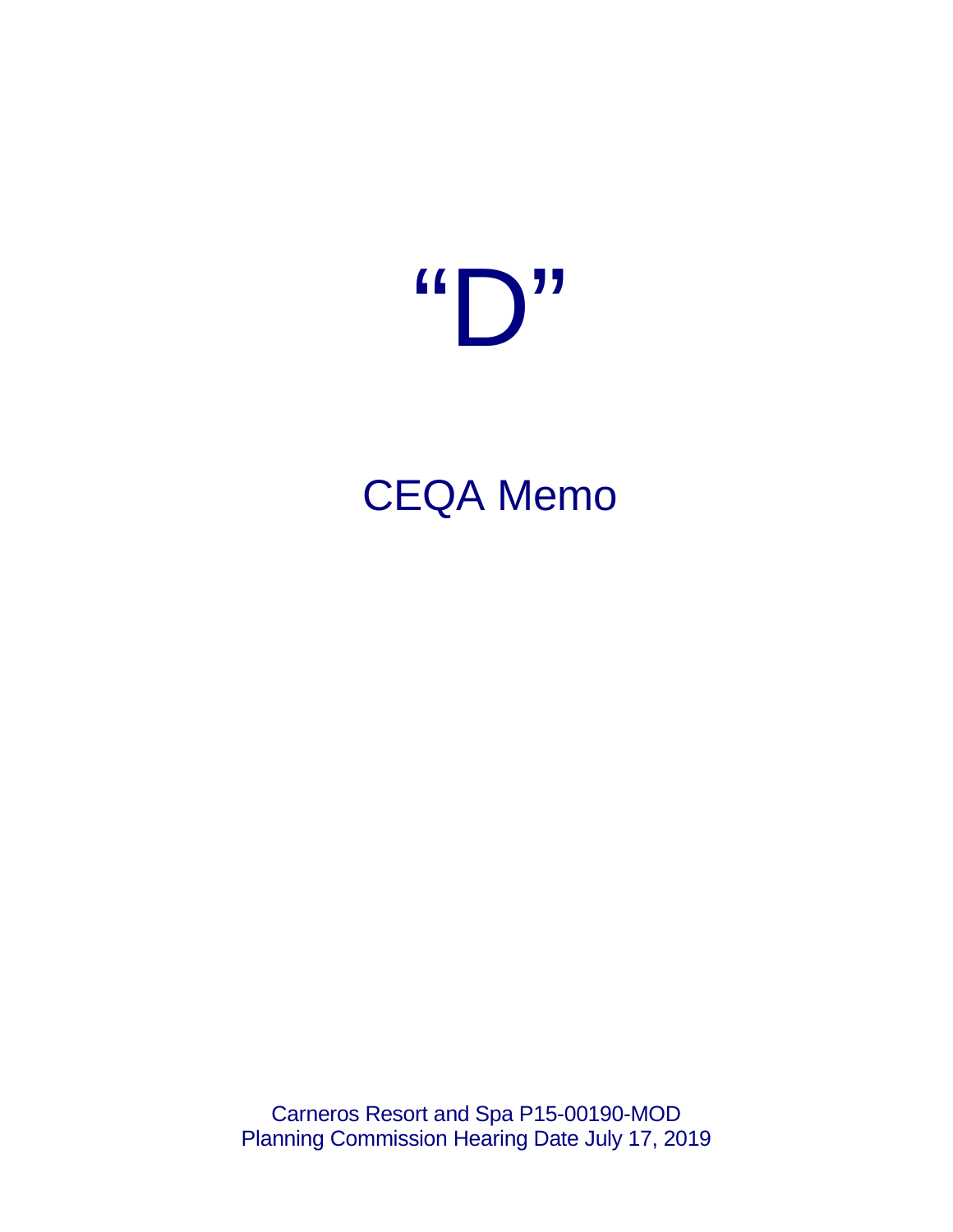

A Tradition of Stewardship A Commitment to Service

### **MEMORANDUM**

**Planning, Building & Environmental Services**

1195 Third Street, Suite 210 Napa, CA 94559 www.countyofnapa.org

> **David Morrison** Director

|                                   | To:   | Napa County Planning Commission | From: | Sean Trippi, Project Planner |  |  |
|-----------------------------------|-------|---------------------------------|-------|------------------------------|--|--|
|                                   |       |                                 |       |                              |  |  |
|                                   | Date: | July 17, 2019                   |       |                              |  |  |
| the company's company's company's |       |                                 |       |                              |  |  |

Re: CEQA Memorandum for Carneros Inn Development Agreement and Use Permit Major Modification No. P15-000190

## **I. INTRODUCTION AND BACKGROUND**

Pursuant to Section 303 of Napa County's Local Procedures for Implementing the California Quality Act (CEQA), the Planning, Building and Environmental Services Department has prepared this environmental evaluation for the proposed Carneros Resort Use Permit Modification Application (File No. P15-00190-MOD) submitted by GF Carneros Holdings, LLC (the entity that owns GF Carneros Inn, LLC and GF Carneros Tenant, LLC), GF Carneros Inn, LLC, (the "Landowner"), GF Carneros Tenant, LLC (the "Operator") and Carneros Inn Mutual Water Company (the "Mutual Water Company")(all of which are hereafter referred to as the "Applicant"). The project is located on a 27.77± acre parcel located at 4048 Sonoma Highway on the north side of Highway 12/121 at the intersection with Old Sonoma Highway. The Carneros Resort property consists of five parcels (APN 047-100-062, 047-110-003, 047-110- 027, 047-110-028 and 047-400-(001-028 SFAP)) and includes 24 whole ownership homes, 17 fractional residences and a 96-unit recreational vehicle park/resort hotel with amenities and supporting infrastructure.

The Applicant requests approval of a major modification to its existing use permits. The first use permit issued in 1961, approved the construction and establishment of a mobile home park on a 14-acre parcel zoned Commercial Limited (CL) on a parcel located at 4048 Sonoma Highway. In 1965, that permit was modified to expand the number of mobile home park, which also included a small bar and restaurant (now the Boon Fly Café).

Permit U-89-20 was issued in 1990 and authorized the construction of a 96-space recreational vehicle park, including a 12,000 square foot two story recreational building, storage reservoir, sewage pond and RV storage spaces, on a different portion of the same parcel. In 2000, a use permit modification (#00097- MOD) authorized reconfiguration of the Resort's internal road network and approved changes to the design, uses and locations of various buildings.

Today, the 18.29 acre parcel housing the mobile home park and RV park, commonly referred to as the "Lodge Parcel," carries mixed zoning. The southern portion, encompassing the mobile home park and restaurant, is zoned Planned Development (PD). The northern portion, housing the RV park and sewage treatment pond, is zoned AW:RVP (Agricultural Watershed; Recreational Vehicle Combination District)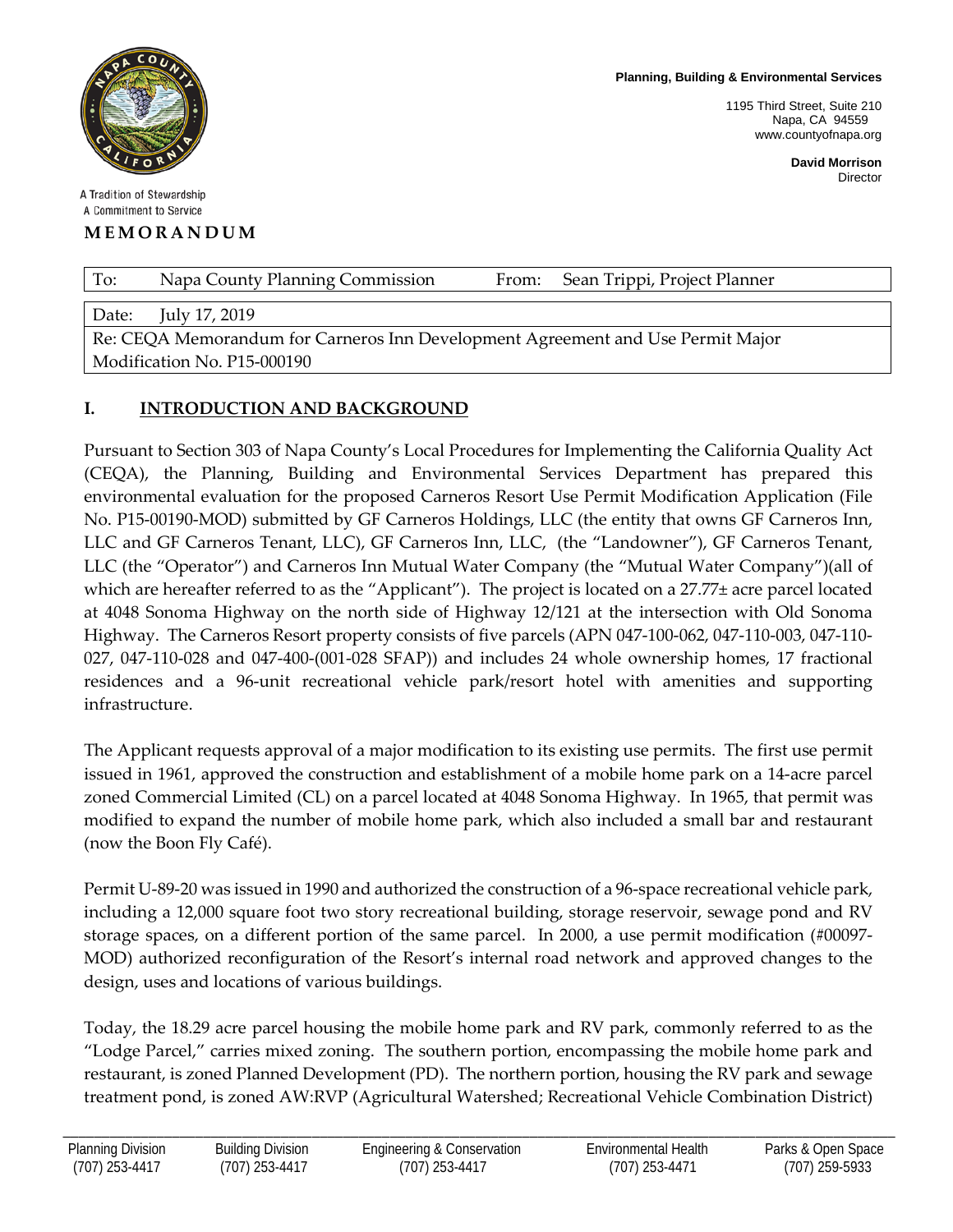(Ordinance No. 976). The Recreational Vehicle Combination District was eliminated from the County Code in 1996 (Ord. No. 1105) but recreational vehicle parks already permitted, such as the one on the Lodge Parcel, continue to be recognized as permitted uses in the Agricultural Watershed Zoning District (NCC 18.20.020(O)).

In the 1990s, the Lodge Parcel and an adjoining parcel (commonly referred to now as the "Inn Parcel"), entitled as a mobile home park and RV storage yard, came into common ownership. In 2002, use permit #98511-UP was issued approving the establishment on the Inn Parcel of a 25-unit lodge consisting of cottage-style units and associated administrative and recreational amenities, parking, a 100-seat restaurant and bar, 2,500 square feet of retail space, a 500 square foot post office, 5,000 square feet of banquet and meeting space, and a 10,000 square foot "public square."

Use permit #98511-UP recognized that the 9.48 acre Inn Parcel and the 18.29 acre Lodge Parcel were under common ownership, would share recreational amenities, water supply, sewage treatment and a road network, and would effectively operate as a single integrated resort. The permit was subsequently modified in 2005 and 2006 to reconfigure roads (#P05-0316-MOD) and reduce the number of cottages from 25 to 17 (#P05-0315-MOD and #P06-00092-MOD).

## Water Background

Water is provided to the Carneros Resort by the Carneros Inn Mutual Company ("Mutual Water Company"), which supplies the resort and related residential community within its 28-acre service area ("Service Area"). The Mutual Water Company is a nonprofit mutual water company created under California Corporations Code §§ 14300 *et seq*. Its shareholders the owners of parcels within its Service Area. GF Carneros Inn, LLC, the owner of the land on which the resort is situated, holds approximately 90% of the shares in the mutual water company.

By law, the right to receive water from the Mutual Water Company is appurtenant to the land, meaning that it transfers to the new owner whenever a Service Area parcel is sold. The Mutual Water Company may not supply water, and its shareholders may not use Mutual Water Company, outside the Service Area. The right to receive water from the Mutual Water Company may not be sold or transferred separately from the ownership of Service Area land. The Service Area may not be expanded under terms approved by the Napa City Council for the wholesale supply of municipal water to Mutual Water Company.

The Mutual Water Company currently relies on groundwater from two wells on the Carneros Resort's property. The groundwater contains high levels of iron, magnesium, sodium and other elements, which affect taste and smell, corrode pipes and stain clothing. The Carneros Resort has also experienced a groundwater deficit in recent years, requiring it to truck in municipal water to meet demand. Mutual Water Company's water distribution system includes a state-of-the-art water recycling plant. All domestic water is recycled onsite and all irrigation on the property is done with recycled water. The Carneros Resort also employs water conservation technology, such as smart booster pumps, and has implemented rigorous water conservation practices.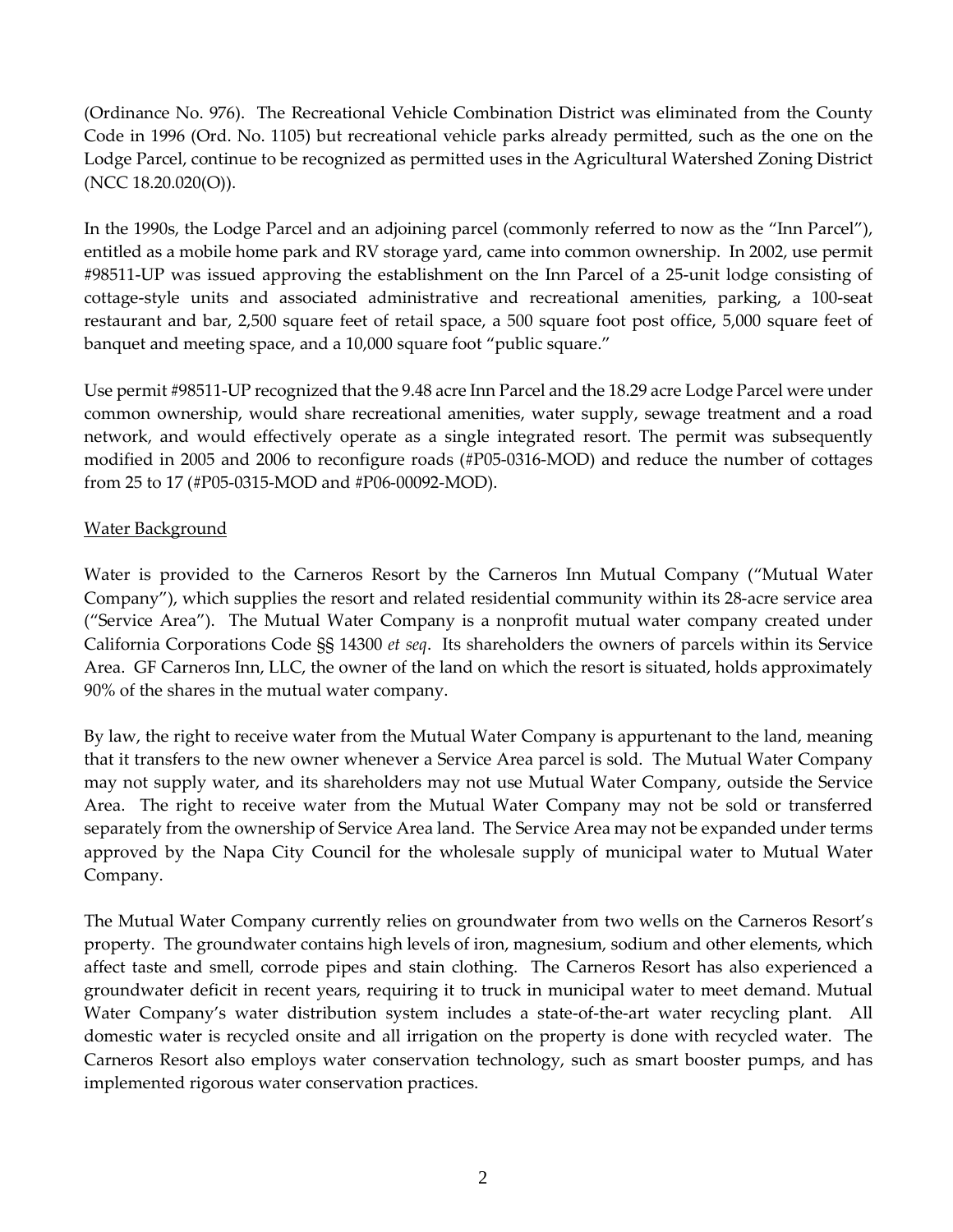# The Current Application under CEQA Review

In May 2015, the Applicant submitted an application for a major modification to its use permits. That application has since been revised. The applicant is currently requesting approval to:

- 1. Relocate the main vehicular entryway to the Resort and install new entry structure and signage;
- 2. Install off-site roadway landscape improvements within Caltrans and County rights-of-way;
- 3. Replace the existing wood fence along Old Sonoma Road with a decorative masonry wall;
- 4. Relocate the Boon Fly Cafe restaurant seating to The Market restaurant location and use the existing Boon Fly location for storage and staff needs;
- 5. Relocate The Market space to a smaller, existing office space in the adjacent building;
- 6. Relocate six existing RV (recreational vehicle) spaces to the Hilltop location;
- 7. Alter and enhance of the existing Hilltop pool;
- 8. Relocate the kitchen gardens located on the flag lot to the farm area;
- 9. Install a permanent water line to supply the Carneros Inn Mutual Water Company with water from the City of Napa, thereby eliminating groundwater use at the site;
- 10. Install two pickle ball courts;
- 11. Convey one-acre of land along Old Sonoma Road to the County for use as a future new fire facility;
- 12. Use the adjoining Commercial Limited (CL) zoned parcel (APN 047-110-003) as overflow parking for the Resort; and
- 13. Abandon the southerly portion of the Old Sonoma Highway and re-use the area as kitchen gardens.

The request also includes an Exception to the County Road and Street Standards to acknowledge widths of less than 22-feet of the existing private internal access drives.

A Development Agreement is also proposed between GF Carneros Inn, LLC, GF Carneros Tenant LLC, GF Carneros Holdings, LLC, Carneros Inn Mutual Water Company, and the County which would provide the Applicant with a vested right to develop the project for 10 years in accordance with the applicable laws and entitlements in effect at the time of project approval. In exchange, the Applicant would agree to terms to address the impacts of the project which could not have been otherwise required under applicable law. A summary of the material terms and conditions of the proposed Development Agreement include the following:

a. Applicant will convey one-acre of land on the Old Sonoma Road side of the Carneros Resort to the County for use by the County Fire Department. If the County elects to relocate the existing fire facility, at no cost to the County, Applicant will construct a new pad for the relocated facility. Should the County elect to construct a new fire station, the Applicant will pay \$20,000 as the equivalent cost of constructing a pad and relocating the existing facility. The Applicant will also connect the fire facility to the Applicant's water line with a separate meter. Electrical connection and a septic system will be the responsibility of the County.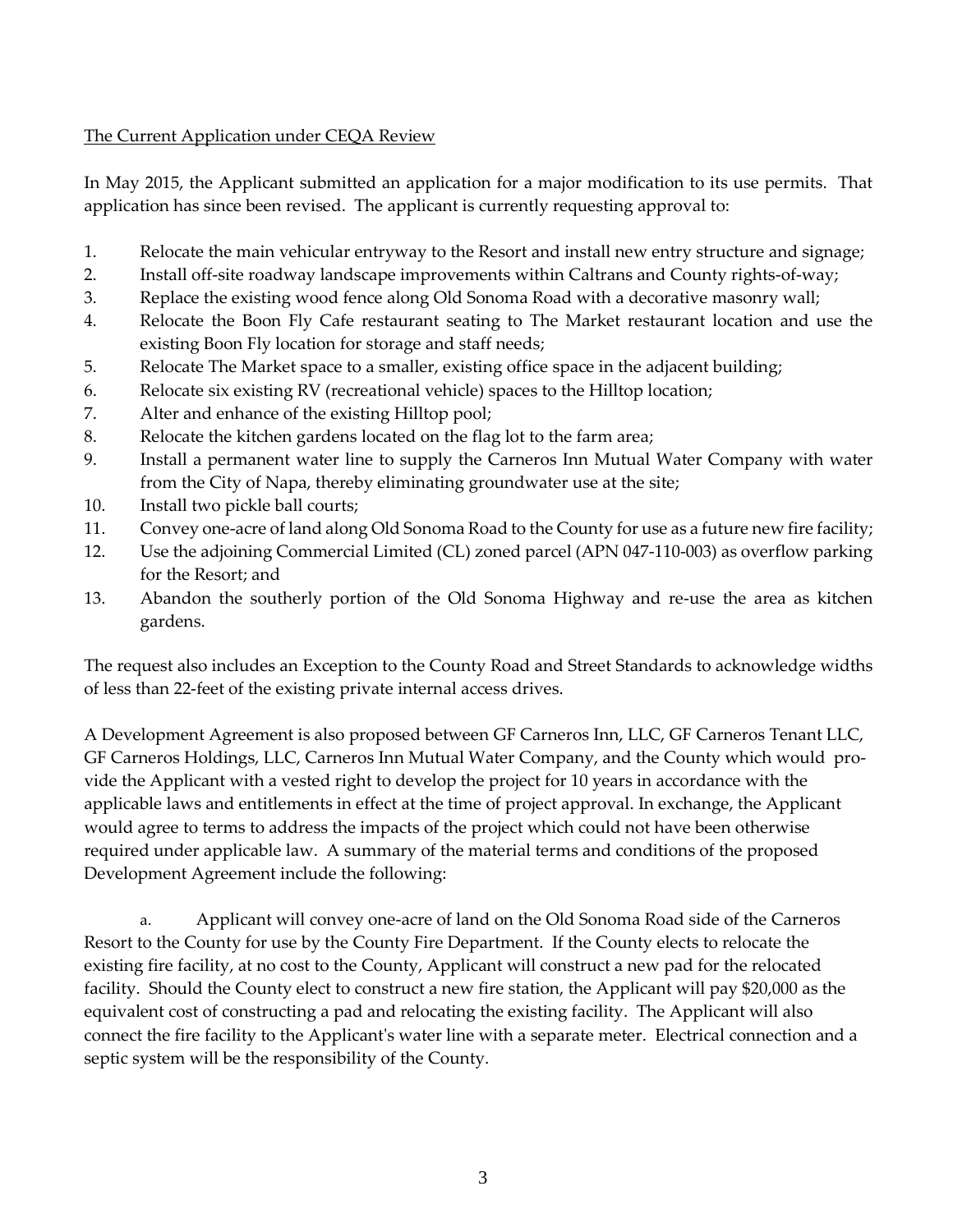b. Applicant will install approximately 0.5 miles of permanent water line from the terminus of the existing 8-inch water main of the Congress Valley Water District ("District") to the Mutual Water Company within the County right-of-way along Old Sonoma Road. The City of Napa has agreed to provide the Applicant up to 42 acre-feet of municipal water per year by wheeling the water through existing pipelines belonging to the Congress Valley Water District. Once the new Mutual Water Company water line is operational, groundwater pumping at the Carneros Resort will cease.

c. Once the new Mutual Water Company water line is operational, all trucking of water to the Carneros Resort would cease, except in the case of emergency and with immediate notification to the County.

d. Applicant will develop a new primary entrance to the Carneros Resort to the west, reducing use of the entrance near the current location of the Boon Fly Café.

e. Applicant will waive the right to construct any residential units that are permitted but not yet constructed.

f. Applicant will reaffirm the covenant on the flag lot parcel to the north of the Carneros Resort, and continue to use the lot in a manner consistent with the terms of the covenant.

g. Resort parking will be allowed on the adjoining parcel to the west.

h. The Boon Fly Café will be allowed to relocate onto the same parcel as The Market restaurant.

i. So long as diligent efforts are made to complete the water line, the County will not pursue enforcement action against Mutual Water Company regarding its continued use of trucked water. Applicant will provide quarterly reports to the County regarding trucked water usage until the water line is operational.

j. If the Mutual Water Company's water line extension is not operational within two years, then the County may pursue an enforcement action against Mutual Water Company regarding trucked water.

After careful review, the PBES Department has concluded that the proposed Development Agreement, Use Permit Modification No. P15-00190, and Exception to the Road and Street Standards are exempt from environmental review under the California Environmental Quality Act ("CEQA;" Pub. Res. Code, § 21000 et seq) and the CEQA Guidelines (14 CCR, § 15000 et seq) as set forth below.

# **II. APPLICABLE EXEMPTIONS**

Requirements of Class 1, Napa County Local CEQA Guidelines, Appendix B, Section 1(a), Class 3, Class 4, Class 11 and Common Sense Exemptions and Public Resources Code § 21080.21(a).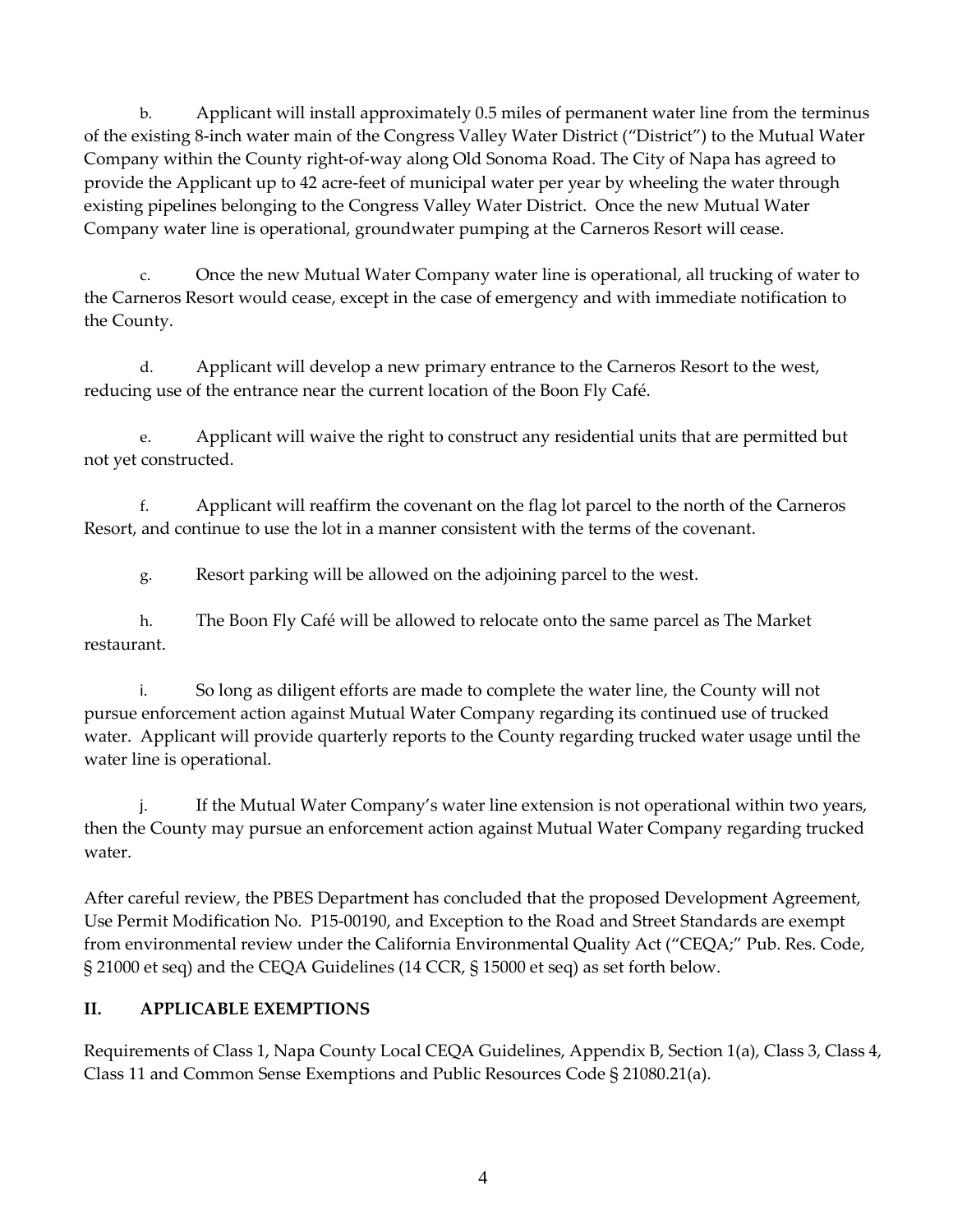The language of the pertinent exemptions and how they apply are analyzed below:

• **Class 1 Exemption ("Existing Facilities")** provides an exemption for the operation, repair, maintenance, permitting, leasing, licensing or minor alteration of existing public or private structures, facilities, mechanical equipment, or topographical features, involving negligible or no expansion of use beyond that existing at the time of the lead agency's determination. (14 CCR, § 15301.)

Except for the pipeline extension to supply municipal water to the Mutual Water Company, the project proposes minimal construction to existing facilities, no increase in building footprints, no increase in guest rooms or visitors or employees, and no intensification of use. The vehicular entrance to the Carneros Resort will be realigned but not expanded or materially changed. Relocation of the Boon Fly Café will improve parking and circulation within the Resort. The project will have no aesthetic impacts, will not change any zoning or other land use designations, and will not increase noise or demand on public services. The Planning Division finds the project, except for the pipeline extension, to be categorically exempt from the CEQA under Section 15301 Existing facilities and the Napa County Local CEQA Guidelines Appendix B, Class 1, Existing Facilities, Section (1) (a).

- **Napa County Local CEQA Guidelines, Appendix B, Section 1(a)** provides an exemption for the repair, maintenance, reconstruction, replacement and minor expansion of existing roads, streets, highways, bicycle and pedestrian paths, and appurtenant facilities.
- **Class 3 Exemption ("New Construction or Conversion of Small Structures")** provides an exemption for new construction or conversion of small structures. (14 CCR §15303.) Here, the conversion of the Market to house the proposed relocation of the Boon Fly Café and the extension of the water line to the project site is covered by this exemption.
- **Class 4 Exemption ("Minor Alterations to Land")** provides an exemption for minor alterations to land such as the gardens and landscaping proposed by the project. (14 CCR §15304.)
- **Class 11 Exemption ("Accessory Structures")** provide an exemption for accessory structures such as the parking lot expansion, decorative masonry wall, and signage proposed by the project. (14 CCR §15311.)
- **Common Sense Exemption.** The CEQA Guidelines include an exemption based on "the general rule that CEQA applies only to projects which have the potential for causing a significant effect on the environment." (14 CCR, § 15061(b)(3); *see Muzzy Ranch Co. v. Solano County Airport Land Use Comm'n* (2007) 41 Cal.4th 372.) Under this exemption, an agency can find a project is exempt from environmental review if "it can be seen with certainty that there is no possibility that the activity in question may have a significant effect on the environment."  $(14 \text{ CCR}, \text{S } 15061(b)(3))$ .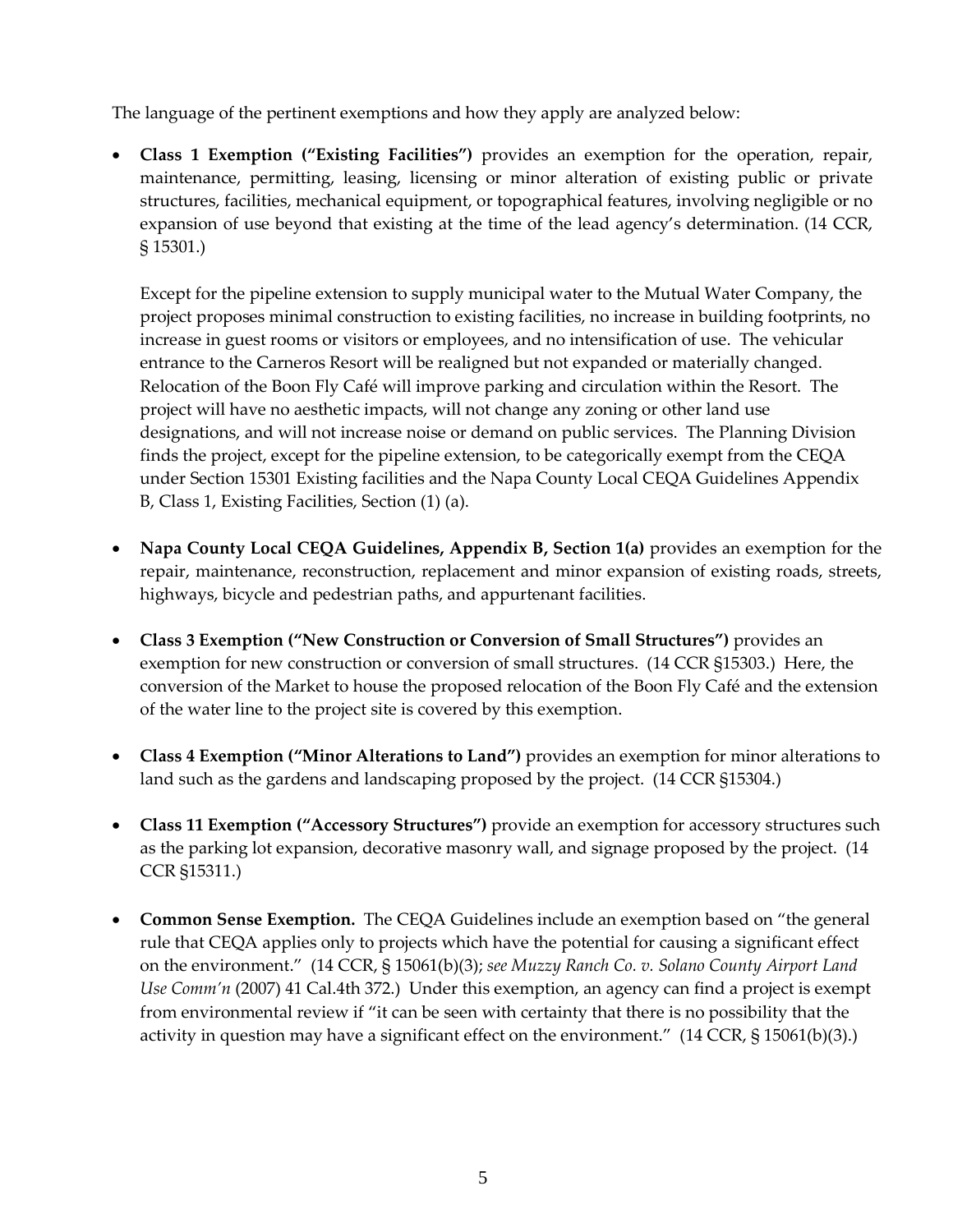Installation of the pipeline will have a temporary environmental impact during construction in the form of earthmoving activities, the use of heavy equipment and construction noise, but that impact will be short-lived and insignificant. On balance, the pipeline project will improve environmental conditions. First, by eliminating the Carneros Resort's need to supplement groundwater sources with trucked water, the project will take water trucks off the road, thereby reducing greenhouse gas emissions, noise and traffic congestion. Second, the project will relieve stress on the Carneros aquifer by eliminating the largest single user in the region, Carneros Resort, which has a maximum threshold of 26.96 acre-feet of groundwater per year. Third, the project will enhance public safety by facilitating the construction of a full-service fire station, supplied with a reliable source of water, to serve the Carneros region and beyond.

The pipeline extension will not have any growth-inducing effects for the following reasons:

- **Legal restrictions on the Mutual Water Company as a mutual water company prevent the transfer** of water rights or the use of water outside the Mutual Water Company's Service Area.
- The water supply agreement between the Mutual Water Company and the City of Napa will fix the Mutual Water Company's Service Area in its current configuration, precluding future expansion.
- The water supply agreement between Mutual Water Company and the City of Napa also limits the amount of municipal water to be provided, and expressly prohibits the expansion or intensification of uses on the Carneros Resort property.
- Restrictive zoning within the Mutual Water Company's Service Area, most of which is zoned Agricultural Watershed (AW) will further impede and intensification or expansion of uses.
- The proposed extension will serve existing uses only, and is not precedent for extending service to new uses.
- The proposed extension supports a wholesale or bulk water transfer (public water system to public water system), comparable to the City of Napa's arrangements with St. Helena, and is not precedent for extending retail service to new users.
- The pipeline extension will be privately owned by Mutual Water Company, meaning that no other party will have a right to connect, ensuring that Mutual Water Company and its shareholders will be the sole user.

# **III. CONCLUSION**

For all of the reasons articulated above and contained within the administrative record for the Project, PBES staff have determined the Project is categorically exempt. Furthermore, none of the exceptions in 14 CCR Section 15300.2 for the Class 3, 4, and 11 exemptions are applicable because the site is not in a